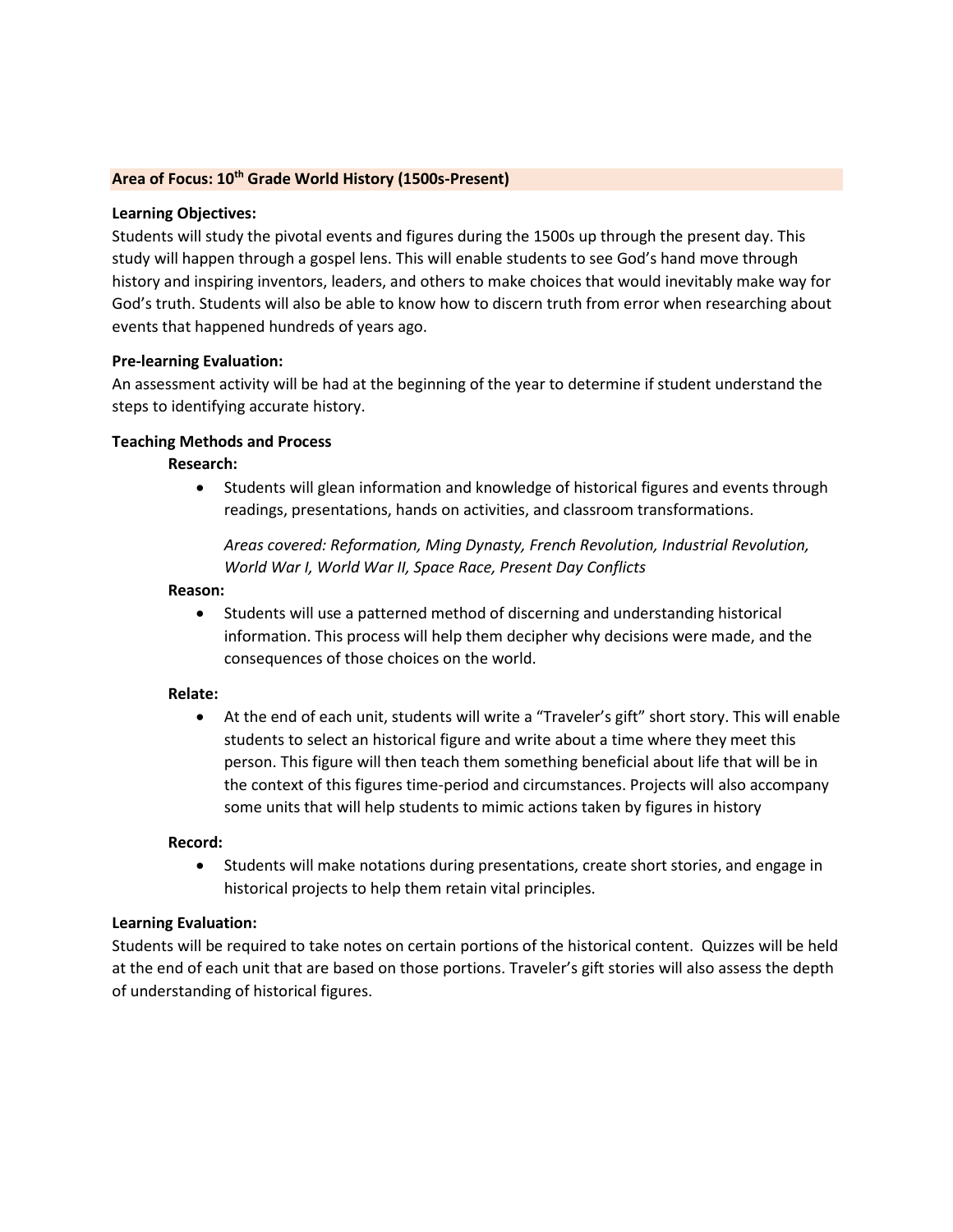## **Area of Focus: 10th Grade History, Renaissance to Early Modern, History of Europe (1450-1648)**

#### **Learning Objective:**

Students will study, discuss, and be engrossed into the events, people, and circumstances of the Great Apostasy and the Renaissance. Students will understand use the essential historian skills of *causation, continuity and change over time, comparison, contextualization, argument development, and analyzing primary and secondary sources*.

#### **Pre-learning evaluation:**

Scaffolding will take place at the beginning of each lesson, and there will also be a semi-formal assessment prior to the unit to gage student awareness.

#### **Teaching Method and Skills:**

## **Research:**

- Students will glean information and knowledge of historical figures and events through readings, presentations, hands on activities, and classroom transformations.
- Students will use excerpts and content from Andrew s. Skinner's "A Bible Fit For the Restoration", John Merriman's "A Modern History of Europe" and McKay's "A History of Western Society" to understand the PERSIA of the time (Politics, Economics, Religion, Society, Interactions, Art)
- Areas of historical focus will be: The Great Apostasy, The English Language, Late Middle Ages, The Black Death, Reformation, and European Exploration

#### **Reason:**

• Students will reason through the content with various "readiness" activities, as well as using the six historical skills mentioned above.

## **Relate:**

- Students will relate to principles of truth from the content by interactions relatable to the time of study.
- These interactions include classroom transformations, teacher-historian portrayal, Socratic seminars, and fishbowl discussions.

#### **Record:**

- Students will annotate PowerPoint and excerpt information relevant to their progression in the classroom objectives.
- Students will create a Traveler's gift short story experience where they meet a historical figure and learn a lesson from them.

## **Learning Evaluation:**

The *Traveler's Gift* short story experience and the end of unit quiz will serve as a learning evaluation for this time period. Students will select a person from this history unit and write a new passage in their ongoing *Traveler's Gift* compilation. The resulting composition book will be a personalized journey of learning for each student.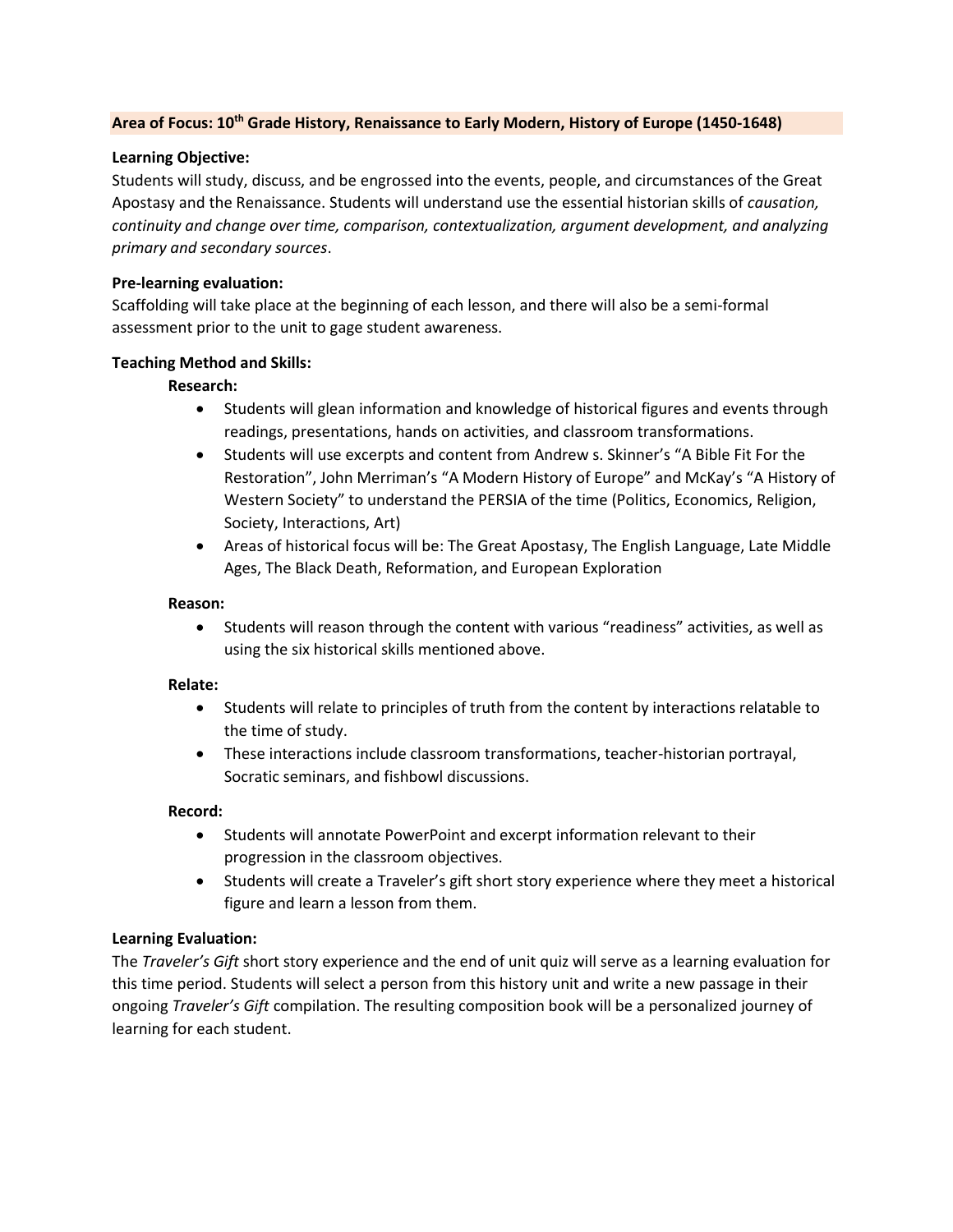## **Area of Focus: 10th Grade History, History of Europe (1648-1815), Early Modern Transformations**

## **Learning Objective:**

Students will study, discuss, and be engrossed into the events, people, and circumstances during the periods of 1648-1815. Students will understand use the essential historian skills of *causation, continuity and change over time, comparison, contextualization, argument development, and analyzing primary and secondary sources*.

## **Pre-learning evaluation:**

Scaffolding will take place at the beginning of each lesson, and there will also be a semi-formal assessment prior to the unit to gage student awareness.

## **Teaching Method and Skills:**

## **Research:**

- Students will glean information and knowledge of historical figures and events through readings, presentations, hands on activities, and classroom transformations.
- Students will use excerpts and content from John Merriman's "A Modern History of Europe" and McKay's "A History of Western Society" to understand the PERSIA of the time (Politics, Economics, Religion, Society, Interactions, Art)
- Areas of historical focus will be: Absolutism and Constitutionalism, A New World View, The Expansion of Europe, and Revolutions in Politics, Napoleon.

## **Reason:**

• Students will reason through the content with various "readiness" activities, as well as using the six historical skills mentioned above.

## **Relate:**

- Students will relate to principles of truth from the content by interactions relatable to the time of study.
- These interactions include classroom transformations, teacher-historian portrayal, Socratic seminars, and fishbowl discussions.

## **Record:**

- Students will annotate PowerPoint and excerpt information relevant to their progression in the classroom objectives.
- Students will create a Traveler's gift short story experience where they meet a historical figure and learn a lesson from them.

# **Learning Evaluation:**

The Traveler's gift short story experience and the end of unit quiz will serve as a learning evaluation for this time.

# **Area of Focus: 10th Grade History, History of Europe (1815-1914), The Long Nineteenth Century Learning Objective:**

Students will study, discuss, and be engrossed into the events, people, and circumstances Europe during 1815-1914. Students will understand use the essential historian skills of *causation, continuity and change over time, comparison, contextualization, argument development, and analyzing primary and secondary sources*.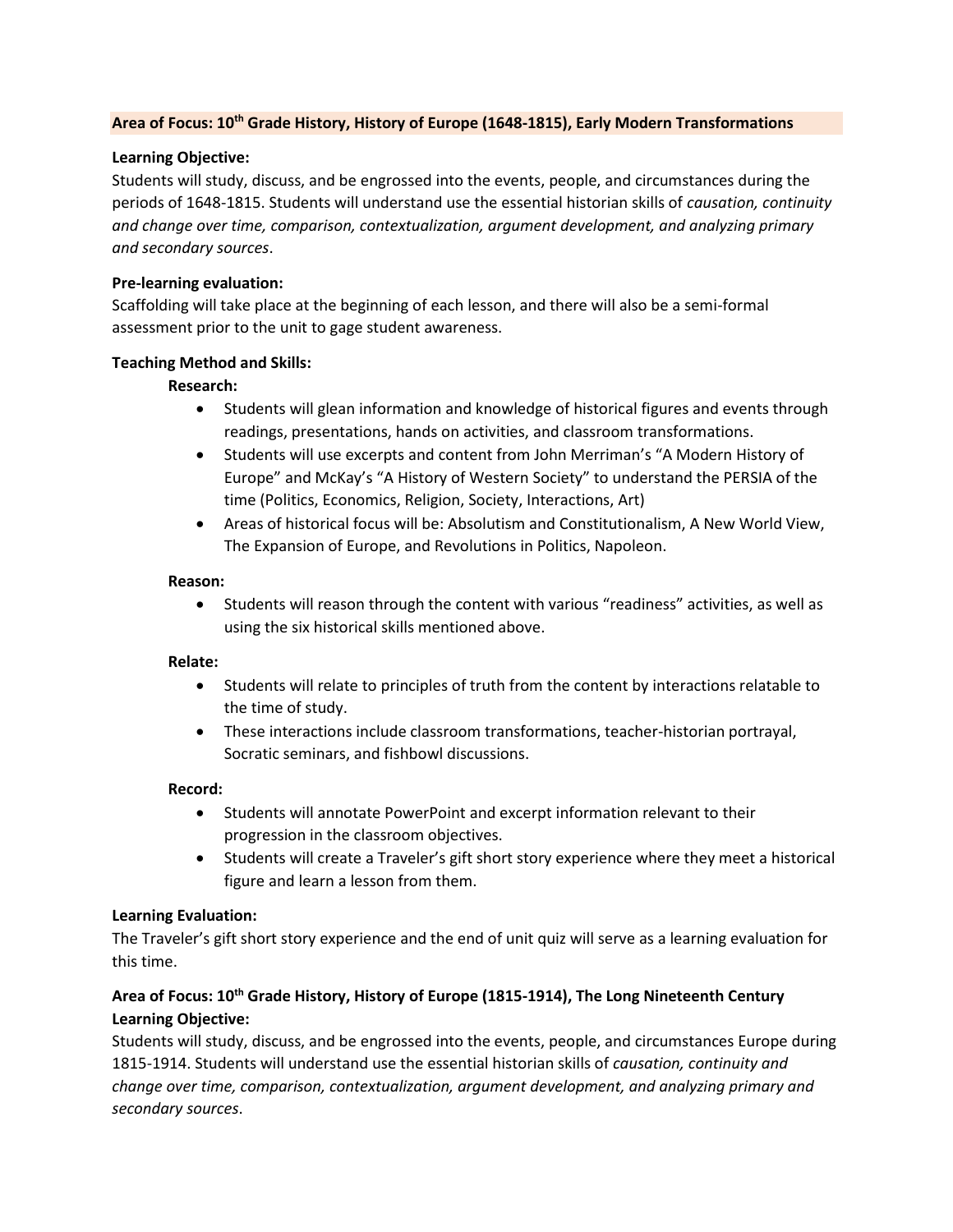## **Pre-learning evaluation:**

Scaffolding will take place at the beginning of each lesson, and there will also be a semi-formal assessment prior to the unit to gage student awareness.

#### **Teaching Method and Skills:**

#### **Research:**

- Students will glean information and knowledge of historical figures and events through readings, presentations, hands on activities, and classroom transformations.
- Students will use excerpts and content from John Merriman's "A Modern History of Europe" and McKay's "A History of Western Society" to understand the PERSIA of the time (Politics, Economics, Religion, Society, Interactions, Art)
- Areas of historical focus will be: *The English Language, The Gospel in Europe, The Industrial Revolution, Ideologies and upheavals, Age of Nationalism, The West and the World.*

#### **Reason:**

• Students will reason through the content with various "readiness" activities, as well as using the six historical skills mentioned above.

#### **Relate:**

- Students will relate to principles of truth from the content by interactions relatable to the time of study.
- These interactions include classroom transformations, teacher-historian portrayal, Socratic seminars, and fishbowl discussions.

## **Record:**

- Students will annotate PowerPoint and excerpt information relevant to their progression in the classroom objectives.
- Students will create a Traveler's gift short story experience where they meet a historical figure and learn a lesson from them.

## **Learning Evaluation:**

The *Traveler's Gift* short story experience and the end of unit quiz will serve as a learning evaluation for this time period. Students will select a person from this history unit and write a new passage in their ongoing *Traveler's Gift* compilation. The resulting composition book will be a personalized journey of learning for each student.

#### **Area of Focus: 10th Grade History, History of Europe (1914-Present), The Twentieth Century & Beyond**

## **Learning Objective:**

Students will study, discuss, and be engrossed into the events, people, and circumstances of Europe during 1914-present. Students will understand use the essential historian skills of *causation, continuity and change over time, comparison, contextualization, argument development, and analyzing primary and secondary sources*.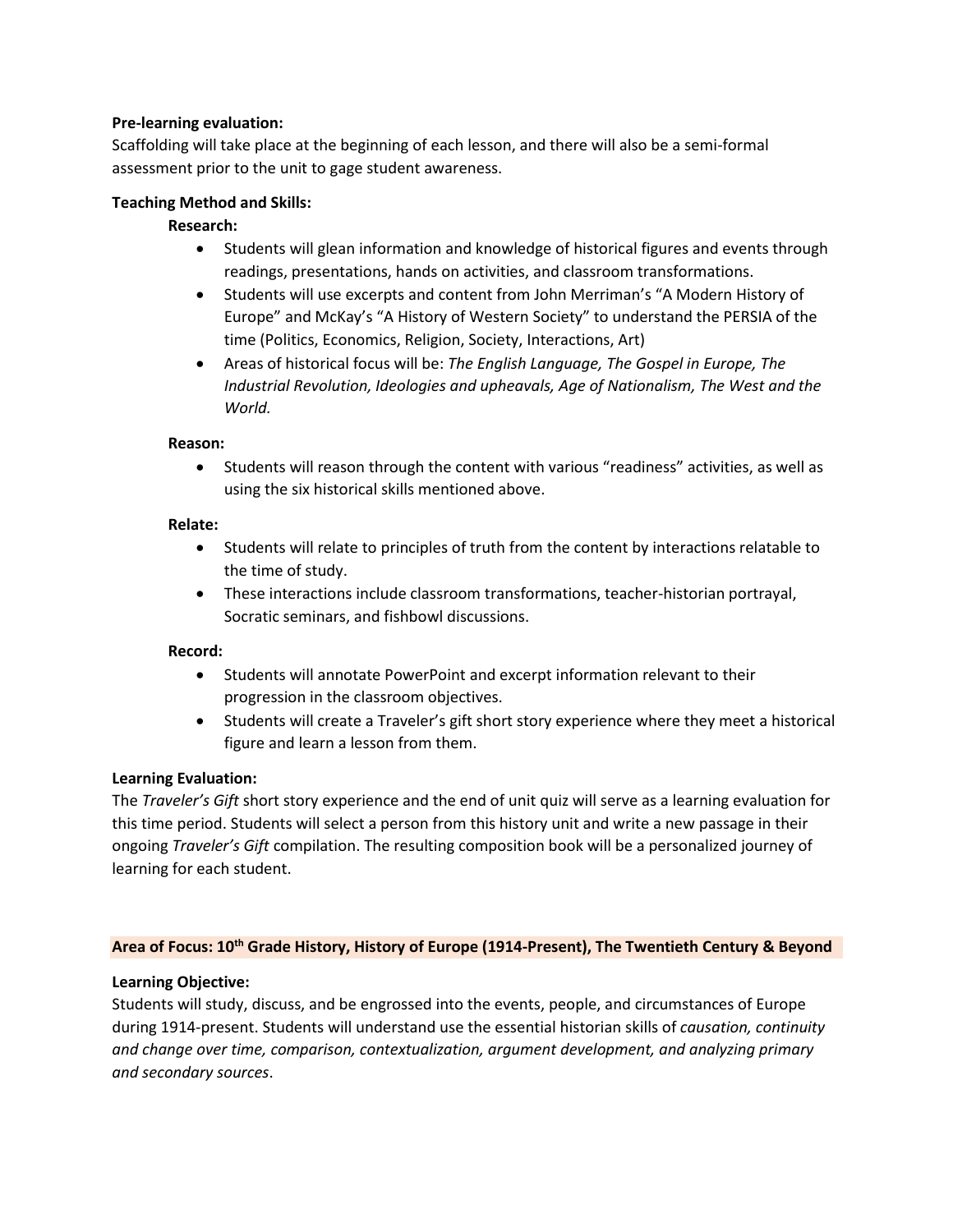## **Pre-learning evaluation:**

Scaffolding will take place at the beginning of each lesson, and there will also be a semi-formal assessment prior to the unit to gage student awareness.

## **Teaching Method and Skills:**

# **Research:**

- Students will glean information and knowledge of historical figures and events through readings, presentations, hands on activities, and classroom transformations.
- Students will use excerpts and content from John Merriman's "A Modern History of Europe" and Mckay's "A History of Western Society" to understand the PERSIA of the time (Politics, Economics, Religion, Society, Interactions, Art)
- Areas of historical focus will be: *Dictatorships, World War I & II, The Age of Anxiety, Cold War conflict and consensus, Challenging the Postwar Order, Life in the Present, The English Language*

## **Reason:**

• Students will reason through the content with various "readiness" activities, as well as using the six historical skills mentioned above.

## **Relate:**

- Students will relate to principles of truth from the content by interactions relatable to the time period of study.
- These interactions include classroom transformations, teacher-historian portrayal, Socratic seminars, and fishbowl discussions.

# **Record:**

- Students will annotate PowerPoint and excerpt information relevant to their progression in the classroom objectives.
- Students will create a Traveler's gift short story experience where they meet a historical figure and learn a lesson from them.

# **Learning Evaluation:**

The *Traveler's Gift* short story experience and the end of unit quiz will serve as a learning evaluation for this time. Students will select a person from this history unit and write a new passage in their ongoing *Traveler's Gift* compilation. The resulting composition book will be a personalized journey of learning for each student.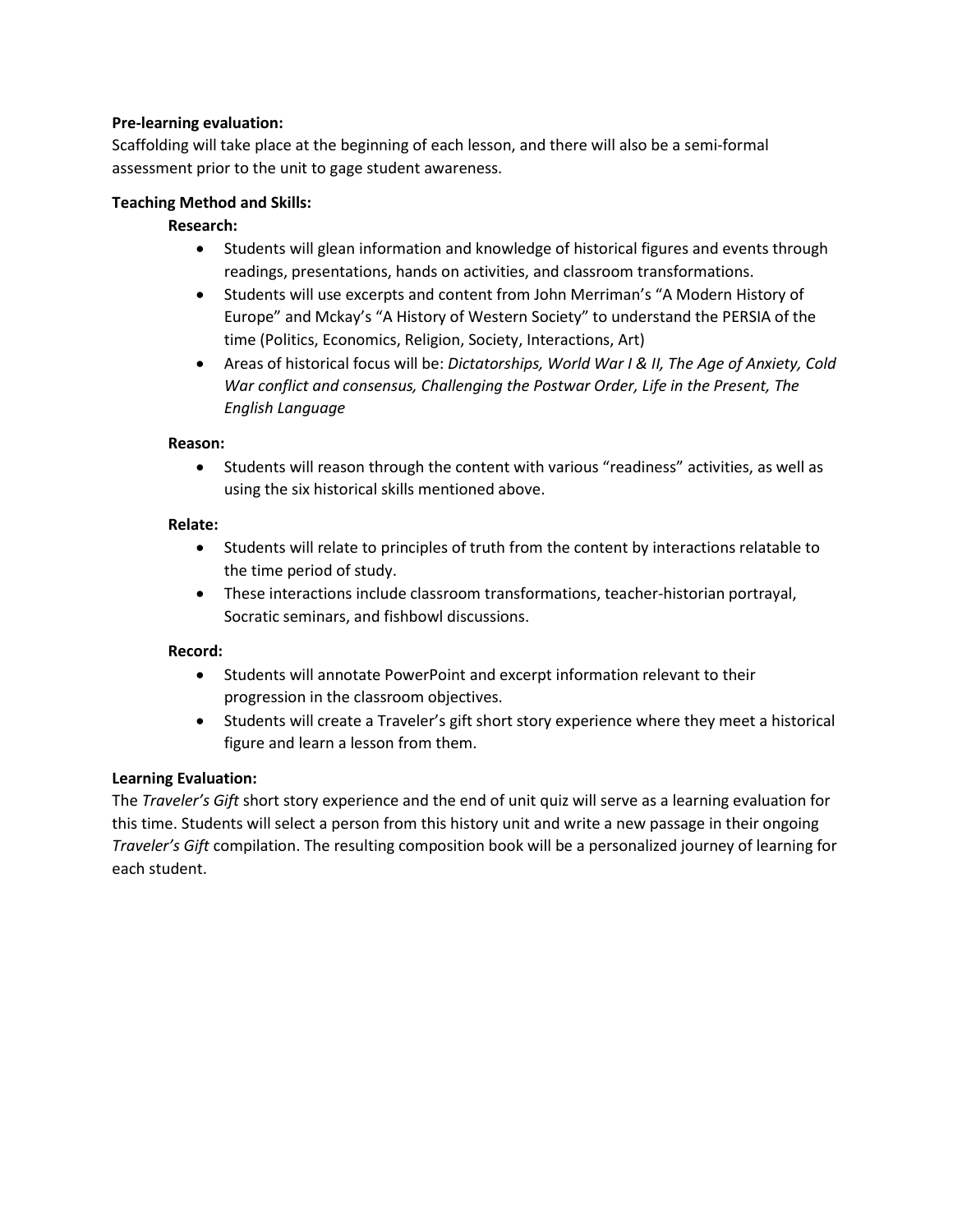#### **Area of Focus: 10th Grade Literature, Overview**

#### **Learning Objective:**

Students will read various classics in literary history to learn the power of a well-crafted story, how God can work through story to inspire His children, and how understanding literary devices will enrich students' reading experience.

#### **Pre-learning Evaluation:**

#### **Teaching Methods and Process:**

## **Research:**

• **S**tudents will read various literary works on an organized schedule. These works will include: The Great Divorce, The Enoch Letters, The Screwtape Letters (excerpts), Poetry, Les Misérables, and a yet to be determined piece of theatre.

#### **Reason:**

• Students will reason through the meanings and messages of each story by annotating their books, identifying literary devices and how they an enrich a story, and participating in immersive experiences relatable to the text.

#### **Relate:**

• Discussions will be held, and activities participated in that will enable students to "live" the literature studied. While living the literature studied, students will be able to relate to the story and apply its principles into their own circumstances.

## **Record:**

• Activities and assignments will be administered to enable students to retain the messages and themes that from the literature read. This will include annotating the text. Angel Letters, Enoch Ads, Literary Analysis, refining process activity, and other assignments will also help students record their learning.

#### **Learning Evaluation:**

Through the above-mentioned assignments and activities, learning will be assessed, and teaching adapted towards the students' needs and understanding.

## **Area of Focus: 10th Grade Literature, C.S. Lewis and The Great Divorce**

## **Learning Objective:**

Students will be able to gather, synthesize, and apply information from people and events during the lifetime of C.S. Lewis. During their reading of The Great Divorce, students will be able to identify principles that will help them stay in the boat of the gospel. Students will also demonstrate competency in identifying literary devices such as metaphor and analogy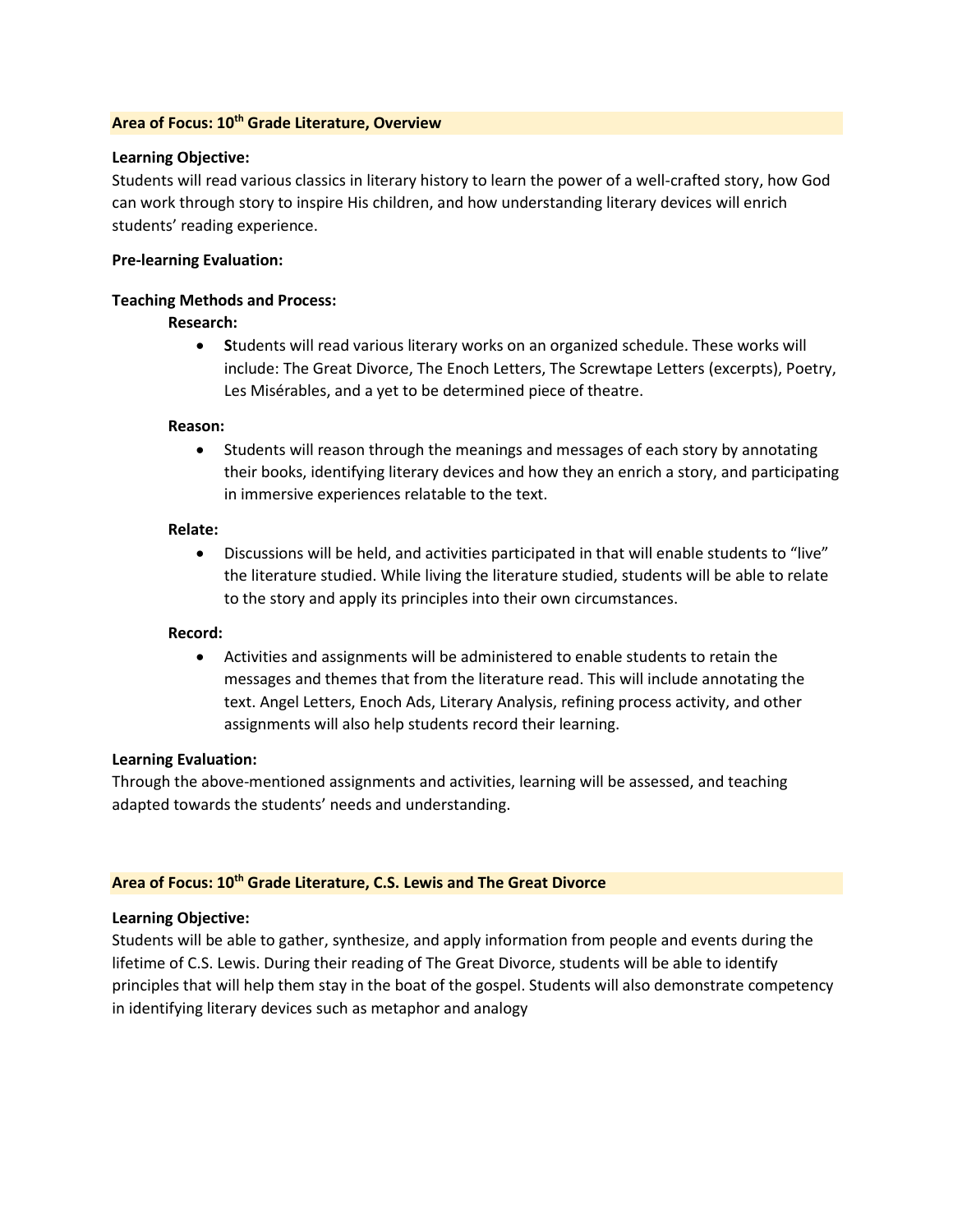## **Pre-Learning Evaluation:**

#### **Teaching Methods and Process:**

## **Research:**

- Students will study a short bio of C.S. Lewis' life and his other works
- Students will have consistent assigned readings from the book with the task of annotation.

#### **Reason**

• Discussion questions will be presented at the end of each reading for students to analyze and answer. These questions will then be discussed in class.

## **Relate**

- Students will occasionally read as if on a tour bus to help simulate the experience of the passengers in the bus
- Students will also choose one trait that they wish to have a "great divorce" with to help them progress in life.

#### **Record**

- Students will annotate their books, and record specific quotations
- Students will participate in a "Great Divorce" project, where they must divorce something in their life that is holding them back.

## **Learning Evaluation: The Divorce of Fear project**

A Divorce of Fear project will be completed by each student. This project will require students to consider the things that may be holding them back in life and craft a written plan to "divorce" themselves from same.

## **Area of Focus: 10th Grade Literature, Neal A. Maxwell and Screwtape letter excerpts**

## **Learning Objective:**

Students will compare between the two books. Identifying truths and principles that will help them progress. The literary device of satire and irony will also be explored.

## **Pre-Learning Evaluation:**

Establishing the cause of Zion assessment

## **Teaching Methods and Process:**

**Research:**

- Students will garner information through presentations, readings, and videos
- Students will research the true capacity of temptation, and the true capacity of righteous living.
- The principle of Zion and Hell will be examined.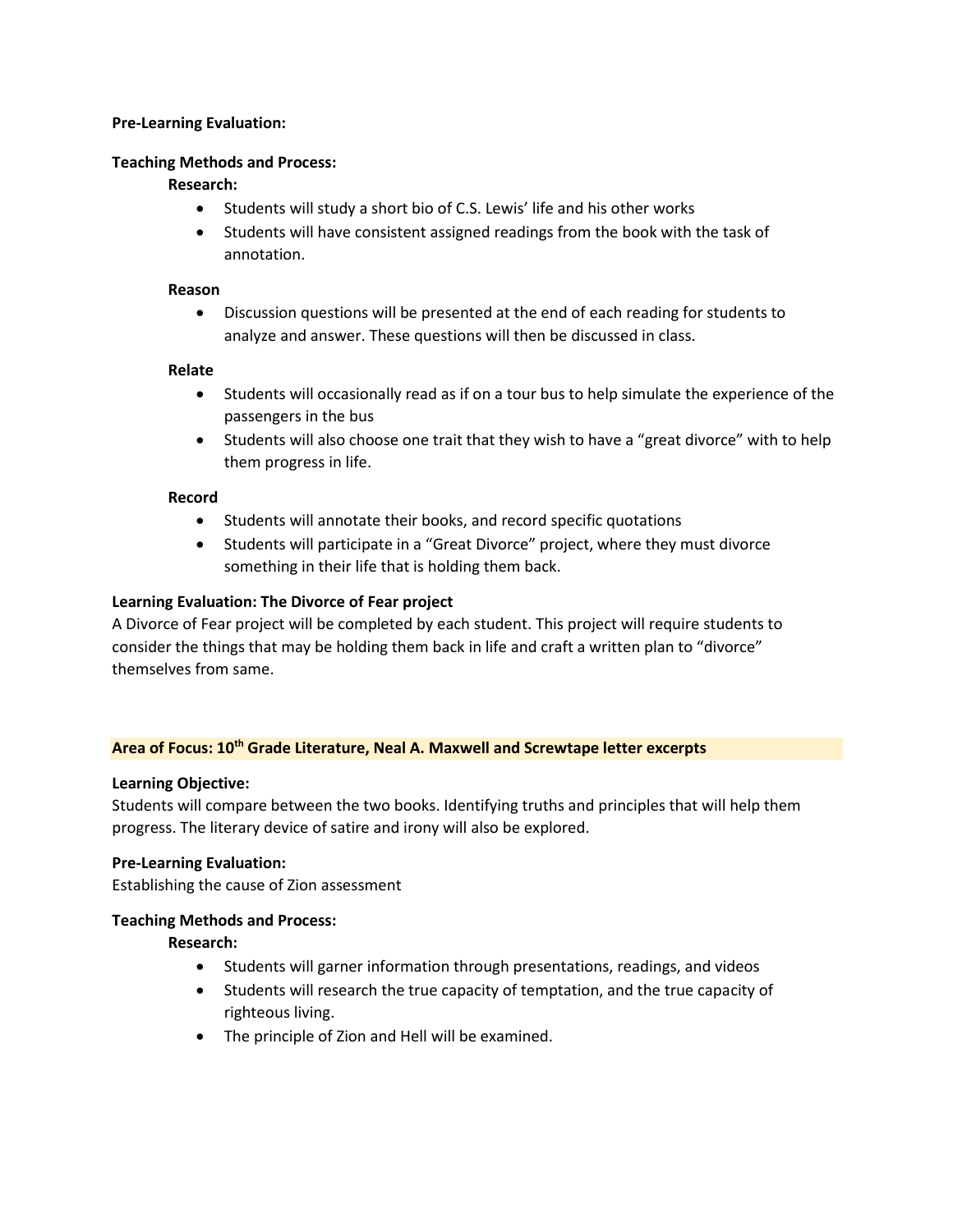#### **Reason**

• Students will reason through many gospel principles in order to determine how the adversary tempts individuals and how people can learn and grow into a Zion-like saint.

## **Relate**

- The process of Enoch's call will be mimicked in the classroom.
- Students will create three Angle letters that will aid them in helping themselves seek Christ
- Students will create Enoch Ads that will utilize quotations for the novel.

## **Record**

- Students will annotate their novels according the predetermined themes and patterns discussed in class.
- Enoch Ads and Angel Letters

## **Learning Evaluation: Angel Letters/Enoch Ads project**

The series of Ecoch Ads and Angel Letters that students compose throughout this unit will serve as the assessment tool. Students must compose and compile a series of advertisements and letters as we analyze the noted works.

# **Area of Focus: 10th Grade Literature, William Wordsworth, Edgar Allen Poe, Henry Wadsworth Longfellow**

# **Learning Objective:**

Students will be able to gather, synthesize, and apply the poetic techniques of these three poets. Students will understand the many meaning poetry can have from reading and writing it.

## **Pre-Learning Evaluation:**

Poetry free-write

## **Teaching Methods and Process:**

## **Research:**

- Students will garner information through presentations, readings, and videos.
- Students will read poetry from the three selected poets.
- Students will also be taught on the correct methods of interpreting poetry.

## **Reason**

• Students will analyze the poetry, its meaning, and connection to their lives.

## **Relate**

- Students will be able to create their own poetry in the format of one of the three above poets work.
- Poetry with eternal connections will also be discussed and their principles applied into the students' lives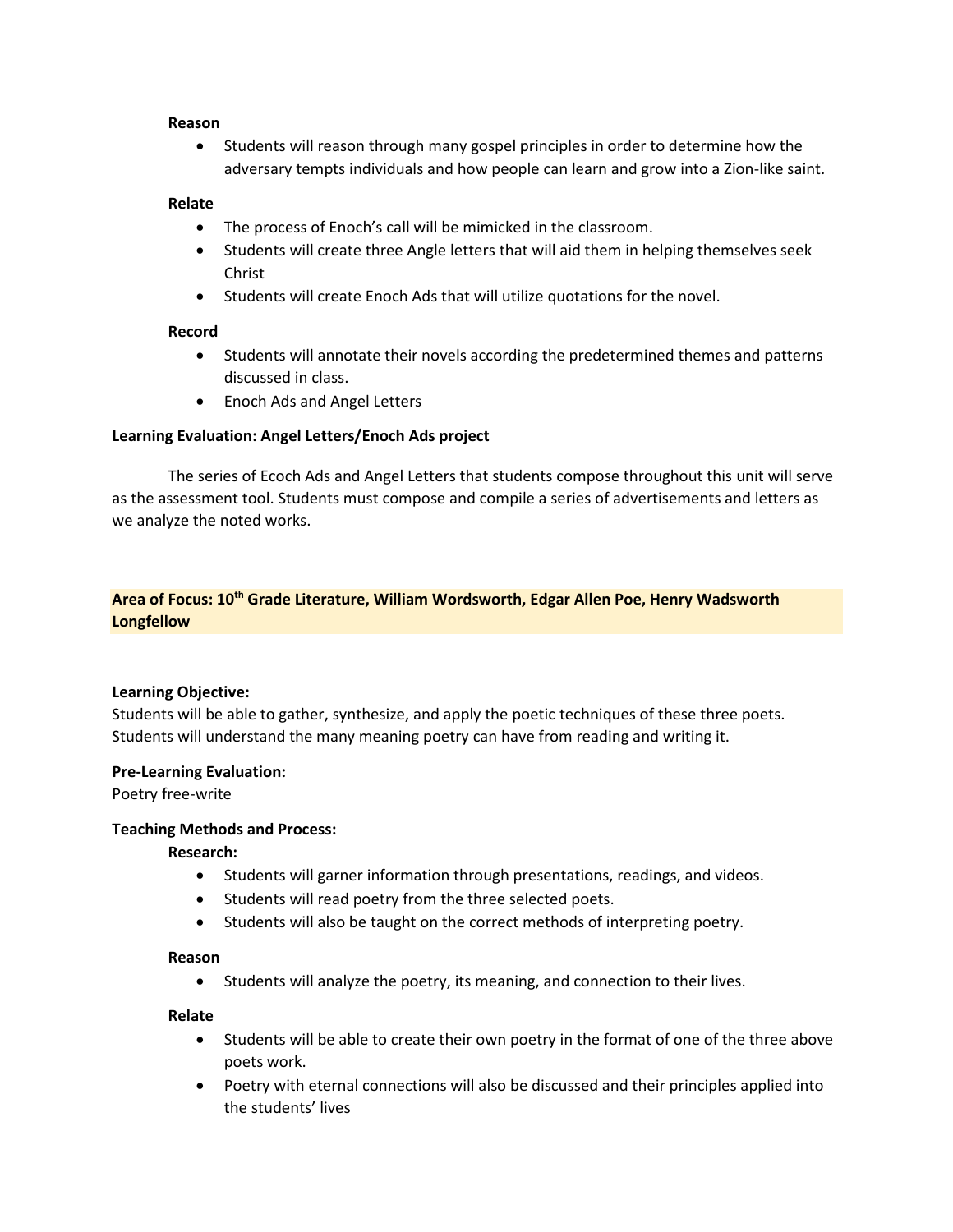#### **Record**

• Students will annotate the poetry discussed and analyze the works according the pattern demonstrated in class.

## **Learning Evaluation:**

Students will have the opportunity to compose their own poetry. These pieces will serve as the assessment tool for this unit**.**

#### **Area of Focus: 10th Grade Literature, Victor Hugo, French Revolution, Napoleon, Les Misérables**

## **Learning Objective:**

Students will understand the process of redemption, and how any person can be redeemed. Other virtues such as honesty, mercy, and justice will be examined. The literary devices of symbolism and motif will be discussed.

#### **Pre-Learning Evaluation:**

"Who can be redeemed?" activity.

#### **Teaching Methods and Process:**

#### **Research:**

- Students will garner information through presentations, readings, and videos
- Students will learn the literary devices of symbolism and motif.
- The  $25<sup>th</sup>$  Anniversary concert of Les Mis will be watched, and the music discussed.
- The themes of redemption, mercy, justice, revenge, and forgiveness will be studied and incorporated.

#### **Reason**

• The themes above will be discussed, and the story's representation of them will be analyzed and worked through.

#### **Relate**

- Students will act out various scenes from the novel to create an engaging experience.
- Students will visit the sewers of Paris and discover what the Lord can do for them in their darkest moments.
- Students will build a barricade in class out of random material to mimic the events at the end of the novel.

#### **Record**

- Students will annotate presentations and their own copy of the novel
- Students will complete a literary analysis of the novel and incorporate an analysis of the literary devices discovered in the novel as well as their understanding of the themes the book portrayed.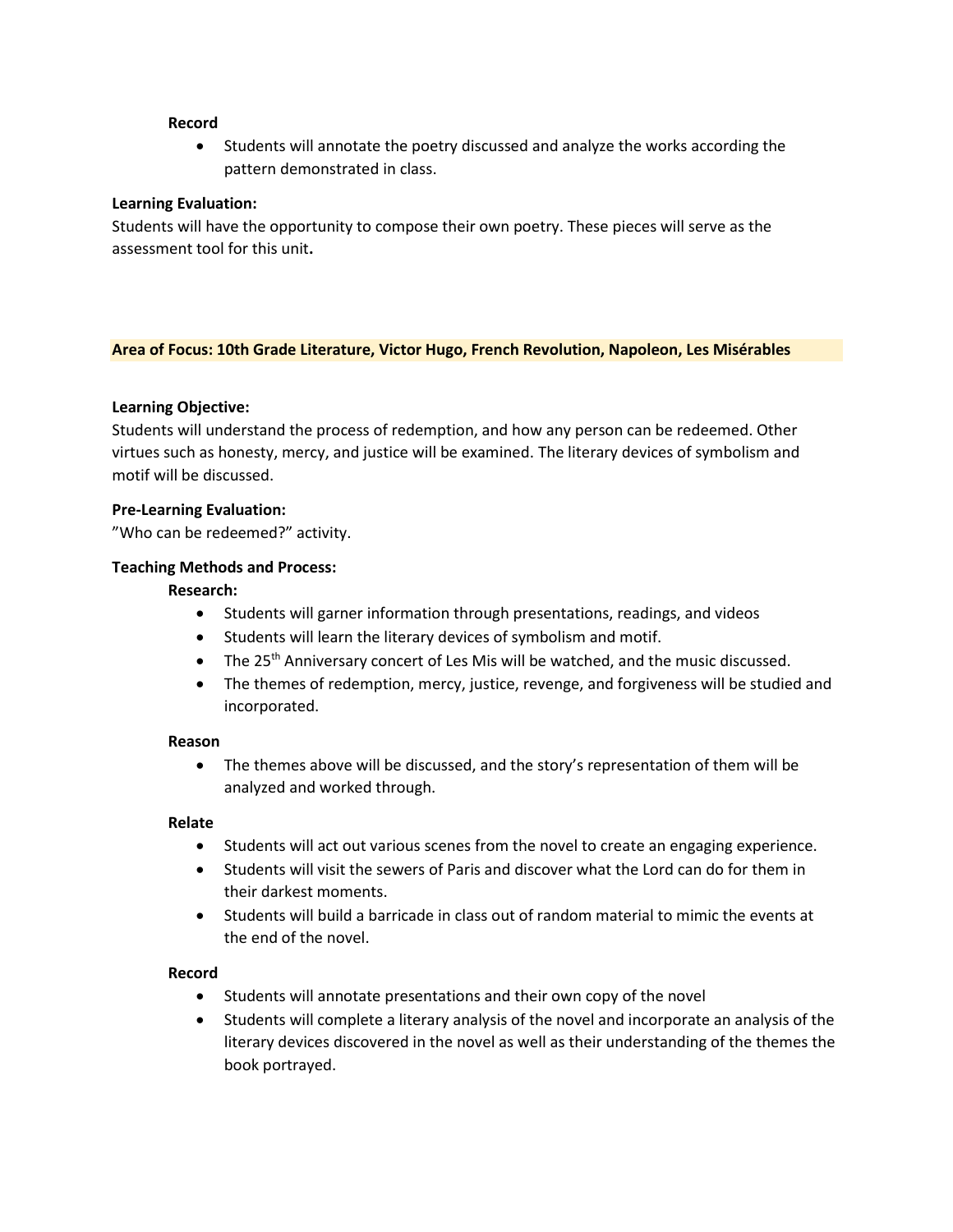#### **Learning Evaluation: Literary Analysis paper**

#### **Area of Focus: 10th Grade Written Portfolio, Overview**

#### **Learning Objective:**

Students will advance their knowledge and skill of writing through the study and practice of writing techniques. There will be four major writing assignments (Creative short stories, Literary Analysis, Researched Argument, and a yet to be determined category.) Students will also come to understand the skills of thesis writing, effectively quoting sources, and verbiage variety

#### **Pre-learning Evaluation:**

Students will participate in free-write activities geared towards the current major writing assignment. These will be evaluated in order determine the progress of the students learning.

#### **Teaching Process and Methods:**

#### **Research:**

• Students will review and study the components of writing relevant to the unit. This study will come through presentations, activities, and video instruction. Some components consist of thesis writing, effectively quoting sources, and using verbiage variety.

#### **Reason:**

• Students will see the benefit of the skills introduced in each unit by relating the principles into their own life and writing

#### **Relate:**

• The assignments administered will have aspects that will require students to write about current individual interests and circumstances of the students

#### **Record:**

• Students will participate in free-writes and major writing assignments that will enable them to grow in their skills of writing.

#### **Learning Evaluation:**

Free Writes will be consulted to see if students are progressing in their knowledge of writing and processing source material.

## **Area of Focus: 10th Grade Written Portfolio, Short Story Unit**

#### **Learning Objective:**

Students will understand and use the techniques of exposition, plot structure, dialogue, inciting moments, and others to effectively write a four page short story. Student will journey through a process to understand that they are more creative and imaginative than the previously thought.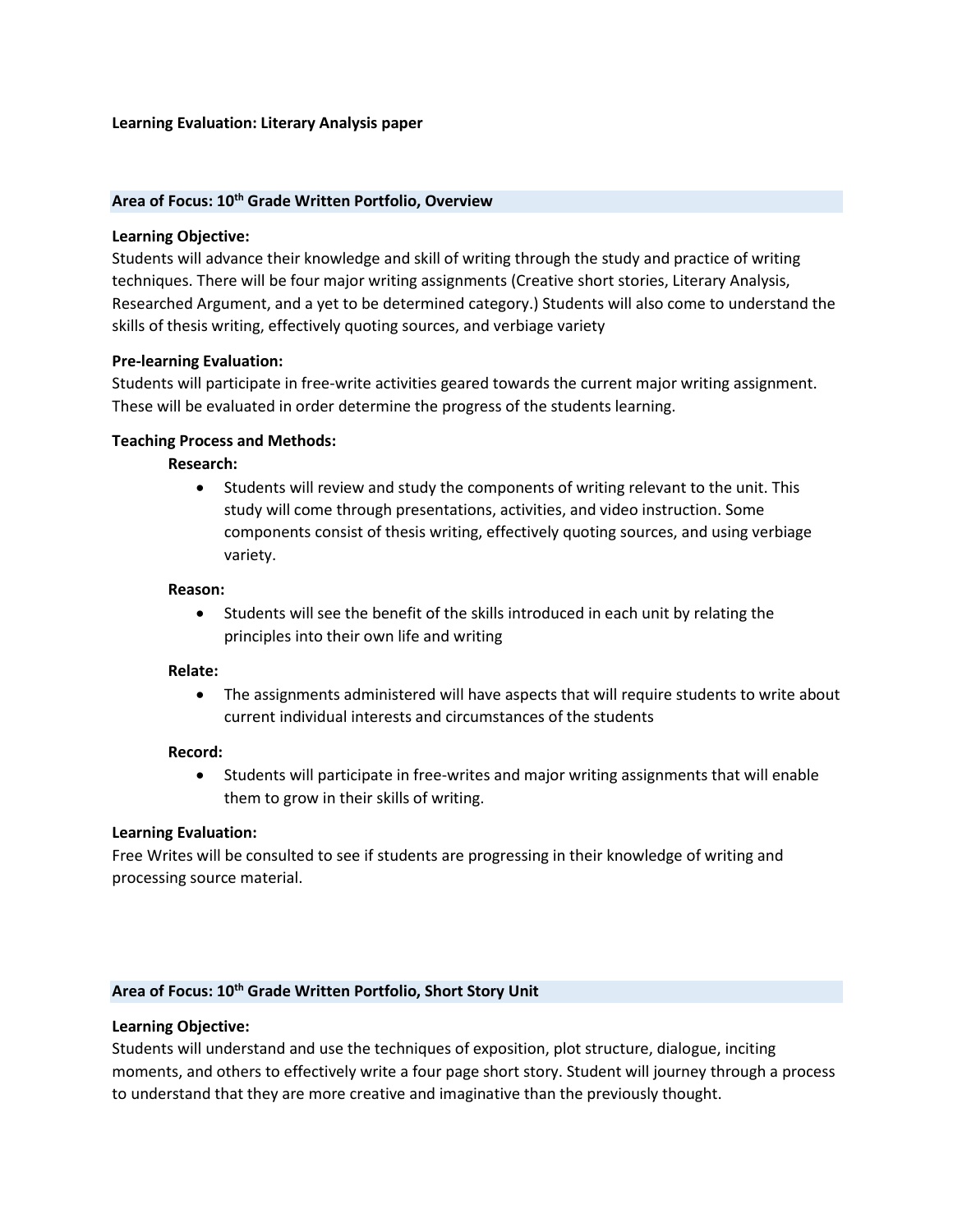## **Pre-learning evaluation:**

Scaffolding will take place through imaginative free writes.

## **Teaching Method and Skills:**

## **Research:**

- Students will read various short stories from famous and unknown authors to understand the structure of a short story.
- Through PowerPoint presentations, videos, etc. Students will learn the basic structure of a plot, and what truly heightens audience engagement.
- Students will study and understand the concepts of Purpose, Audience, and Genre.

## **Reason:**

• Students will reason through the content with various "readiness" activities including free writes.

#### **Relate:**

- Students will relate to principles of truth from the content by interactions with the text, and also including themselves into their final short story products.
- Students will create stories that relate to World History/AP Euro in order to combine both classes.

#### **Record:**

- Students will annotate PowerPoint and excerpt information relevant to their progression in the classroom objectives.
- Students will create a Traveler's gift short story experience where they meet a historical figure and learn a lesson from them.

## **Learning Evaluation:**

• The Traveler's gift short story experience

# **Area of Focus: 10th Grade Written Portfolio, Rhetorical Analysis (The process of analyzing and responding to sources effectively)**

## **Learning Objective:**

Students will understand the components of a thesis, and how to effectively create a closed form version. The techniques of effective quotation, sentence variety, transitions, grammar, rhetoric, critical thinking, and other concepts will be understood and used.

## **Pre-learning evaluation:**

Scaffolding will take place through imaginative, but focused free writes.

## **Teaching Method and Skills:**

## **Research:**

- Through PowerPoint presentations, videos, etc. Students will learn the basic components of academic writing, rhetoric, and critical thinking.
- Students will study other rhetorical works that will be used as Master documents.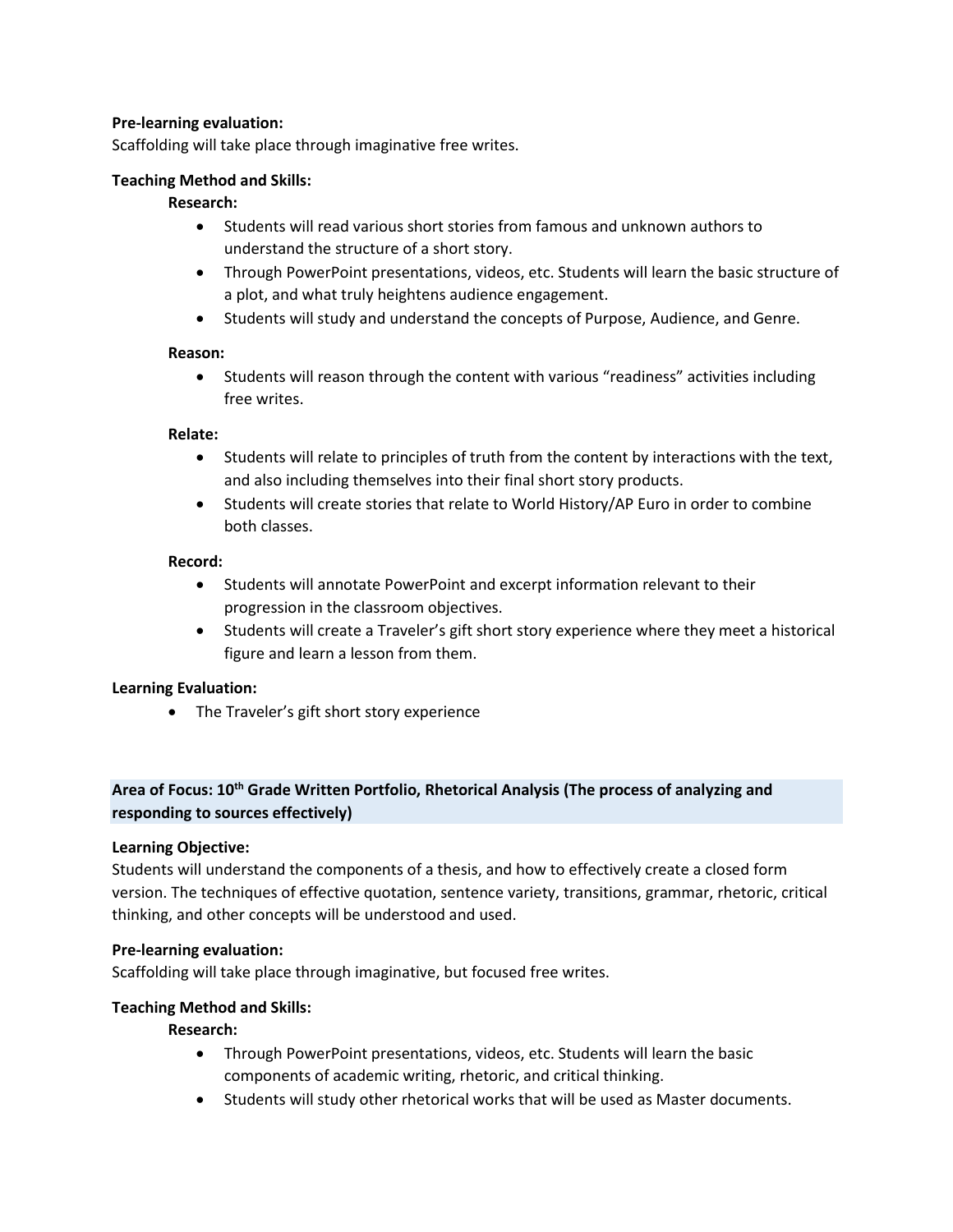• The "habits of mind" will be introduced.

## **Reason:**

- Students will reason through the content with various "readiness" activities including free writes.
- Students will be presented with real life scenarios that will require them to use the habits of mind techniques to come up with an effective opinion.

## **Relate:**

- Students will relate to principles of truth from the content by interactions with an text of their choice.
- Activities such as Socratic Seminar, Fish bowl, etc. will e used to collectively analyze documents from history and current events in order for students to gain the skills necessary to rhetorically analyze the content.

## **Record:**

- Students will annotate PowerPoint and excerpt information relevant to their progression in the classroom objectives.
- Student will write a rhetorical analysis paper on an academic source of their choice.

# **Learning Evaluation:**

• Rhetorical analysis paper.

## **Area of Focus: 10th Grade Written Portfolio, Poetry (The Art of Writing in Depth and Powerful Poetry)**

## **Learning Objective**:

Students will understand how to create and respond to poetry. The ideas of rhyme scheme, free verse, and meter will be discussed and understood.

# **Pre-learning evaluation**:

Scaffolding will take place through imaginative, but focused free writes.

## **Teaching Method and Skills:**

## **Research:**

- Through PowerPoint presentations, videos, etc. Students will learn the basic components of poetry in conjunction with their English class's area of focus (Poe, Wordsworth, Longfellow).
- Effective response and analysis techniques will be discussed and utilized.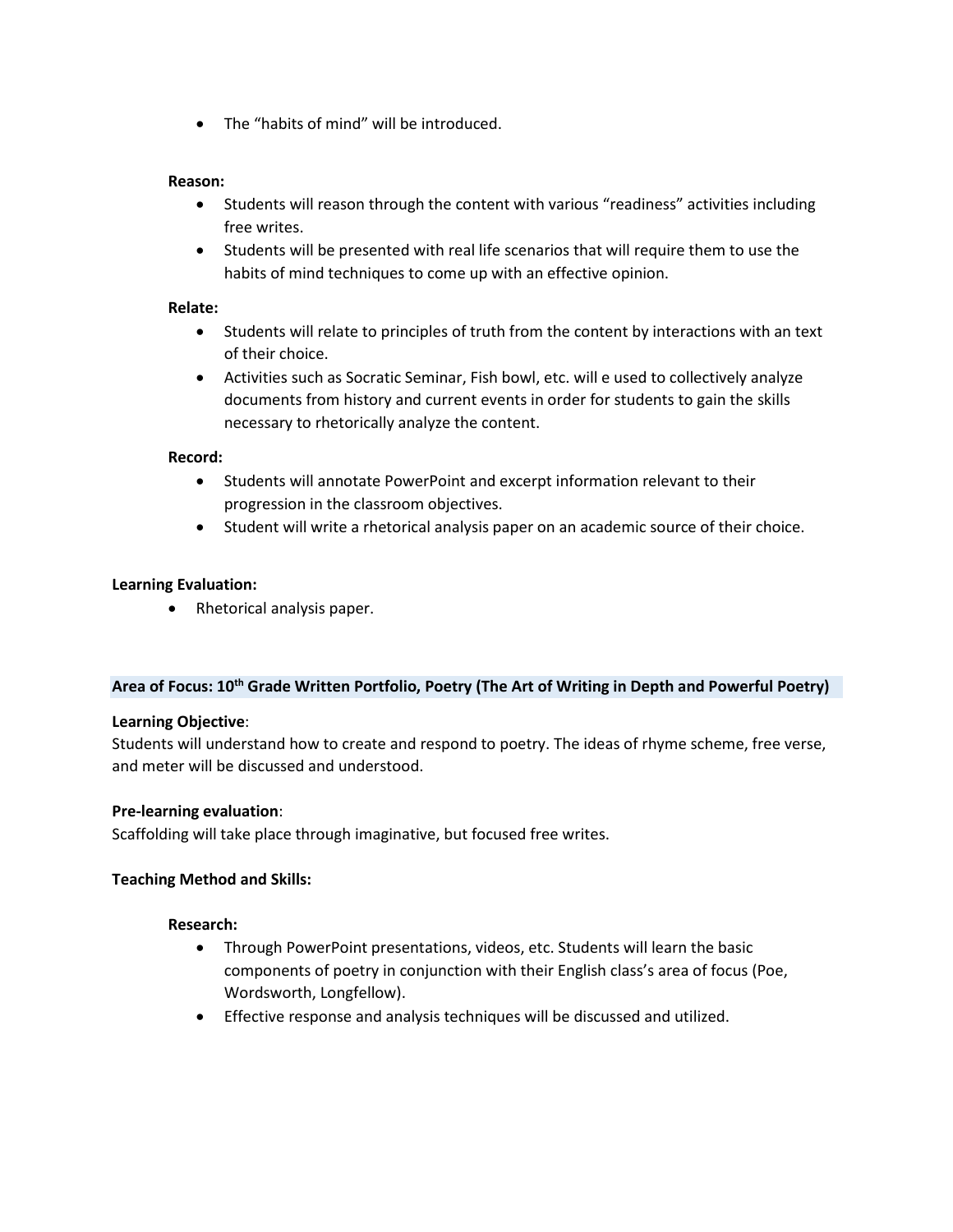#### **Reason:**

- Students will reason through the content with various "readiness" activities including free writes.
- Students will study the life of each poet in order to understand the context of the poetry.

## **Relate:**

- Students will relate to principles of truth from the content by interactions with the poetry presented in class.
- Activities such as Socratic Seminar, Fish bowl, etc. will be used to collectively analyze documents from history and current events for students to gain the skills necessary to rhetorically analyze the content.
- A potential poetry slam experience will be held.

## **Record:**

- Students will annotate PowerPoint and excerpt information relevant to their progression in the classroom objectives.
- Student will write three different poems for submission.

## **Learning Evaluation:**

• Three poetry submission

# **Area of Focus: 10th Grade Written Portfolio, TED Talk/Researched Argument**

## **Learning Objective:**

Students will undergo a process of selecting a topic and arguing for a certain position. Students will learn the craft of speaking what they write, and the components of an effective argument.

## **Pre-learning evaluation:**

Scaffolding will take place through imaginative, but focused free writes and opportunities to do short but powerful speeches.

## **Teaching Method and Skills:**

# **Research:**

- Through PowerPoint presentations, videos, etc. Students will learn the basic components of argumentative speaking and writing.
- Students will watch effective TED Talk presentations, and note the most effective/ineffective techniques used.
- Students will study the art of effective speaking, including tone, pitch, fluctuation, movement, etc.

## **Reason:**

• Students will reason through the content with various "readiness" activities including free writes and free speaks.